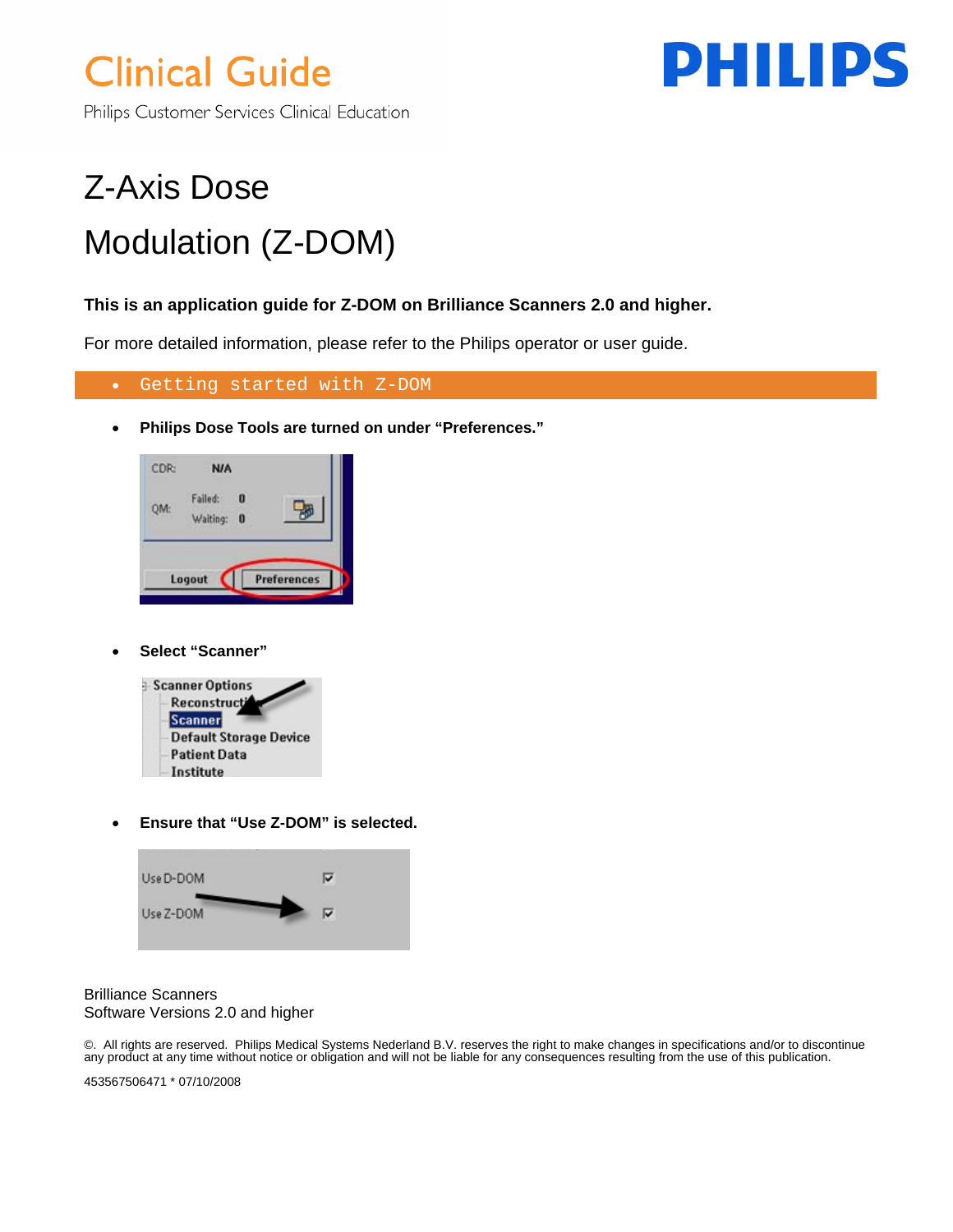### • HOW DOES Z-DOM WORK?

- A protocol is chosen and a surview scan is acquired.
- The surview data is processed. As a result, a mAs profile along the z-axis is calculated, so that the same noise level is maintained in all of the slices along the z-axis.
- The system looks at the absorption co-efficient of the body and determines areas of higher and lower attenuation values. Refer to red line below.



- If no dose tools are utilized, the scanner uses the set mAs and a constant dose of radiation is delivered to the patient. Thus there is little to no dose savings. Refer to gold line above.
- Z-DOM results in improved uniformity of image quality along the z-axis.

Brilliance Scanners Software Versions 2.0 and higher

©. All rights are reserved. Philips Medical Systems Nederland B.V. reserves the right to make changes in specifications and/or to discontinue any product at any time without notice or obligation and will not be liable for any consequences resulting from the use of this publication.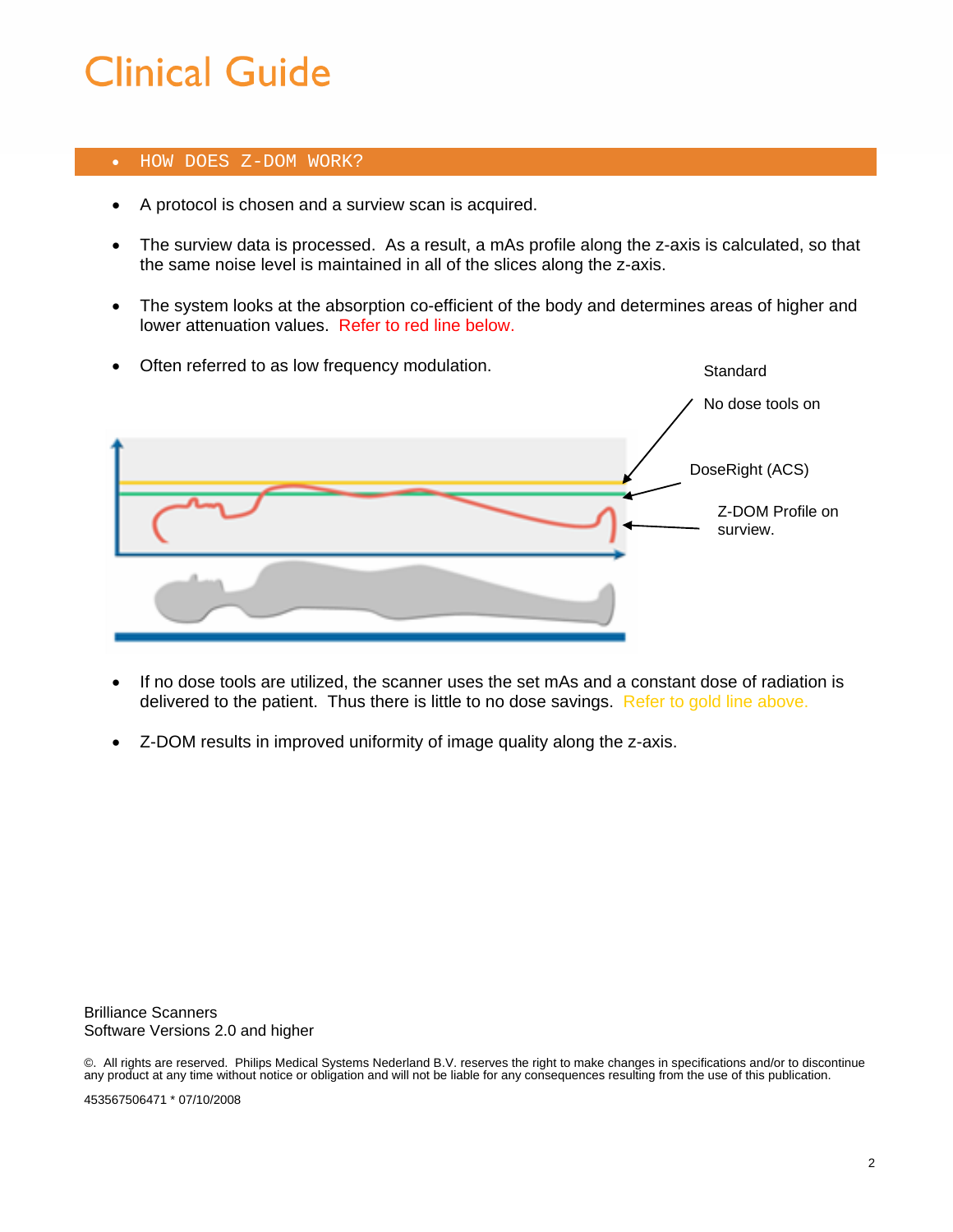#### Z-DOM IN CLINICAL USE

- Z-DOM must be selected before the surview is taken.
- You must have DoseRight ACS turned on before the surview for Z-DOM to work.
- ACS sets the maximum mAs based on the absorption coefficient of the surview as compared to the pre-stored reference set.



• Z-DOM, used simultaneously with DoseRight ACS, will result in maximum dose savings.

Brilliance Scanners Software Versions 2.0 and higher

©. All rights are reserved. Philips Medical Systems Nederland B.V. reserves the right to make changes in specifications and/or to discontinue<br>any product at any time without notice or obligation and will not be liable for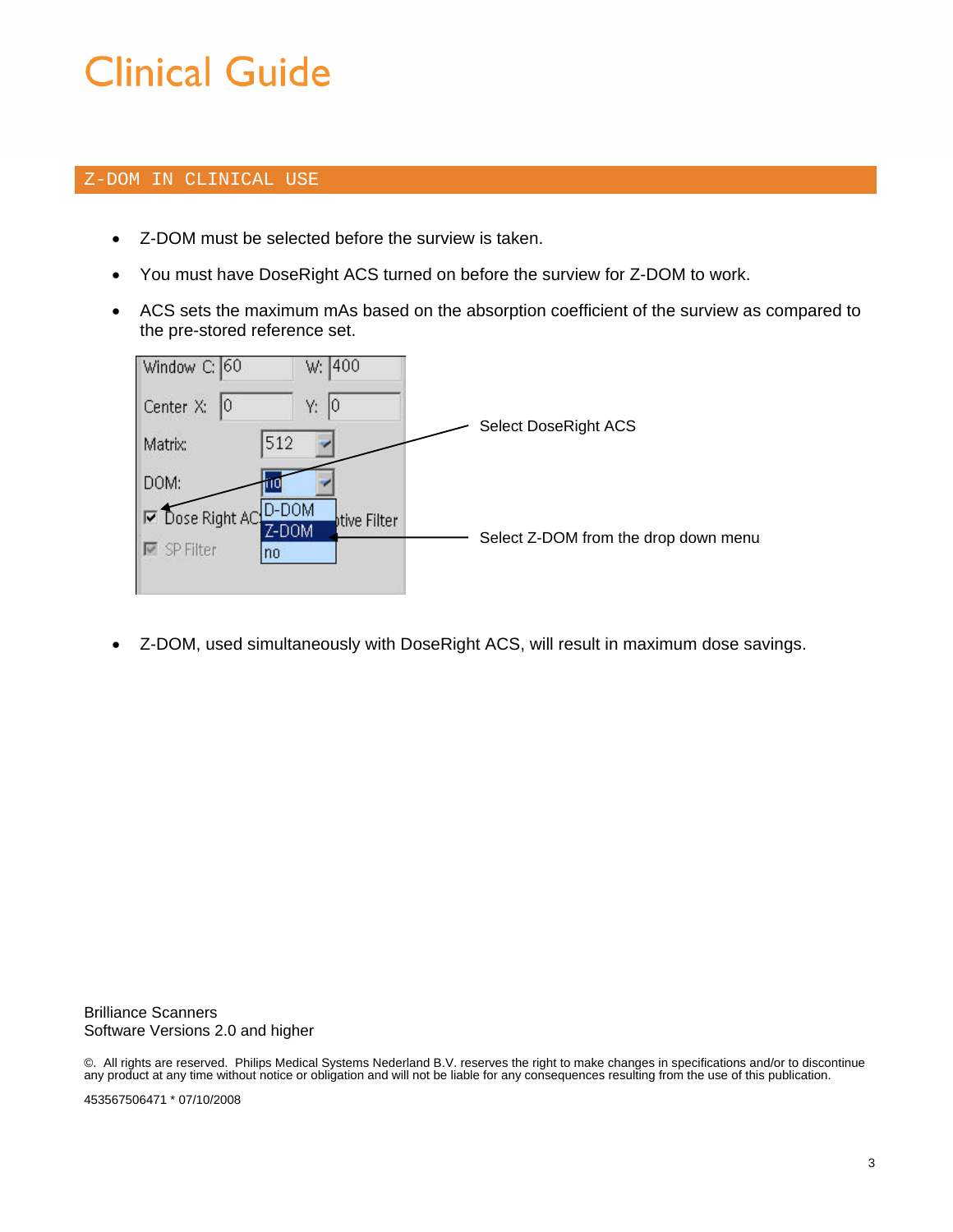WHAT IF I DECIDE TO TURN ACS OFF AND ONLY USE Z-DOM AFTER THE SURVIEW?

- After acquiring the surview, you have the option to deselect DoseRight ACS while continuing to use Z-DOM.
- The mAs will be in red when ACS is on. This will alert the user that ACS is on and functioning.

| 120<br>kV:<br>175<br>mAs/Slice:                 | Type in new value for mAs here if needed |
|-------------------------------------------------|------------------------------------------|
| Center X:                                       | Deselect Dose Right ACS                  |
| 512<br>Matrix:                                  |                                          |
| Z-DOM :<br>DOM:                                 |                                          |
| Dose Right ACS<br>Γ<br>$\nabla$ Adaptive Filter | But leave Z-DOM on                       |
| $\nabla$ SP Filter                              |                                          |
|                                                 |                                          |

• The following message will appear after you turn off DoseRight ACS or adjust the suggested mAs after the surview.



- Select "Ok" and continue with scan.
- Selecting "Cancel" will revert to the suggested mAs value.

#### Z-DOM NOTES

Brilliance Scanners Software Versions 2.0 and higher

©. All rights are reserved. Philips Medical Systems Nederland B.V. reserves the right to make changes in specifications and/or to discontinue any product at any time without notice or obligation and will not be liable for any consequences resulting from the use of this publication.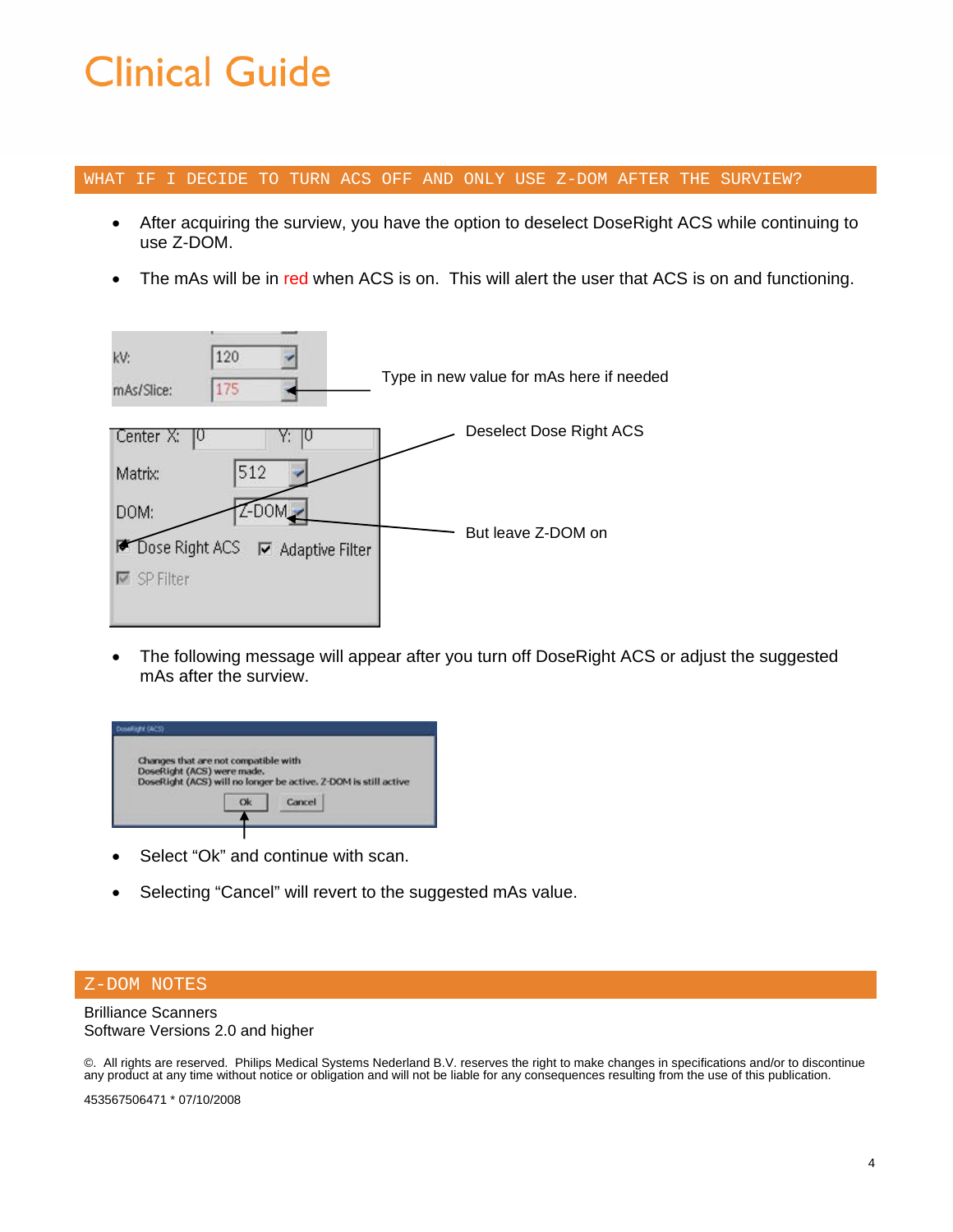- Z-DOM will not increase the mAs beyond the maximum in the protocol parameters
- Z-DOM will not decrease mAs by more than 70% of the planned mAs

### **EXAMPLE**

**If 175mAs is set in the protocol, the lowest mAs that would be used is 52.** 

|    | 晿.                                                              | ା√ା ନୁ  ର              |         |  |  |  |  |
|----|-----------------------------------------------------------------|------------------------|---------|--|--|--|--|
|    | Label:                                                          |                        |         |  |  |  |  |
|    | Start:                                                          | $-1152.5$              |         |  |  |  |  |
|    | End:                                                            | $-860.0$               |         |  |  |  |  |
|    | Length:                                                         | 295.5                  |         |  |  |  |  |
|    | Direction:                                                      | $\cap$ In              | $G$ Out |  |  |  |  |
| As | Thickness:                                                      | $\vert$ 3              | mm      |  |  |  |  |
|    | Increment:                                                      | $1.5\,$                | mm      |  |  |  |  |
|    | kV:                                                             | 120                    |         |  |  |  |  |
|    | mAs/Slice:                                                      | 175                    |         |  |  |  |  |
|    | Minimum mAs/Slice: 52                                           |                        |         |  |  |  |  |
|    |                                                                 | Average mAs/Slice: 132 |         |  |  |  |  |
|    | $\nabla$ Evolving                                               |                        |         |  |  |  |  |
| N. | Images: 196 CTDI: 12.3mGy<br>$Time 7.465c$ DLD:414 $5mC_1$ * cm |                        |         |  |  |  |  |

- The minimum and average mAs value will now display during planning when utilizing ZDOM
- $-$  The minimum mAs provides information concerning the lowest mAs value that will be used during the series
- $-$  The average mAs provides feedback to operator as to m. value that will be utilized for the majority of the study

- Z-DOM cannot be turned on after the surview
- Z-DOM is not used on axial scans (only helical).

Brilliance Scanners Software Versions 2.0 and higher

©. All rights are reserved. Philips Medical Systems Nederland B.V. reserves the right to make changes in specifications and/or to discontinue<br>any product at any time without notice or obligation and will not be liable for